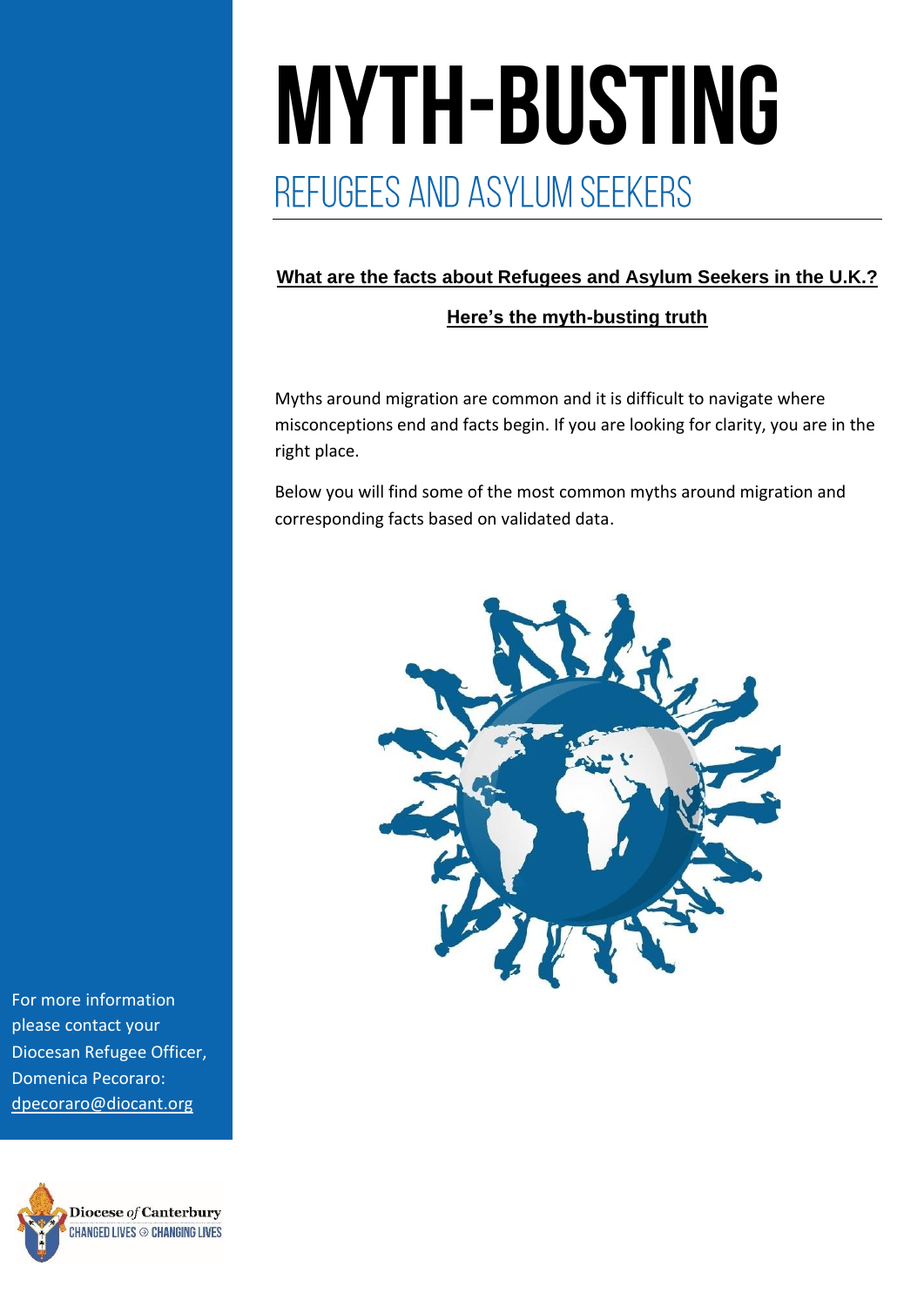## 'ASYLUM SEEKERS AND REFUGEES ARE JUST TWO TERMS REFERRING TO SCROUNGERS ARRIVING IN THE U.K., AREN'T THFY?'

Well, no:

**[An asylum-seeker](https://www.amnesty.org/en/what-we-do/refugees-asylum-seekers-and-migrants/)** is a person who has left their country and is seeking protection from persecution and serious human rights violations in another country, but who hasn't yet been legally recognized as a refugee and is waiting to receive a decision on their asylum claim. Seeking asylum is a human right. This means everyone should be allowed to enter another country to seek asylum.

**[A refugee](https://www.amnesty.org/en/what-we-do/refugees-asylum-seekers-and-migrants/)** is a person who has fled their own country because they are at risk of serious human rights violations and persecution there. The risks to their safety and life were so great that they felt they had no choice but to leave and seek safety outside their country because their own government cannot or will not protect them from those dangers. Refugees have a right to international protection.



# 'ARE ALL ASYLUM SEEKERS ILLEGAL IMMIGRANTS?'

In fact, no:

Everyone can seek asylum, but you would not like to walk in those shoes.

- We can all migrate, move from one place to another. However, it is the reason beyond migration that makes a huge difference. We move from one place to another in search of a better life, for work, for education, for love, for a sense of adventure. And if we are lucky enough, we travel back to visit family and friends back home, from time to time.
- 27 million people, of which 40% are children, are forced to migrate because home to them has become the most dangerous place on earth. Migration here is not a lifestyle choice, it is the only option between life and death. Asylum seekers and refugees, people who are forced to migrate, cannot go back to their country of origin. Most family members and friends are scattered around the world as they sought refuge from war, famine, and persecution.
- The protection of the refugee must then be seen in the broader context of the protection of human rights.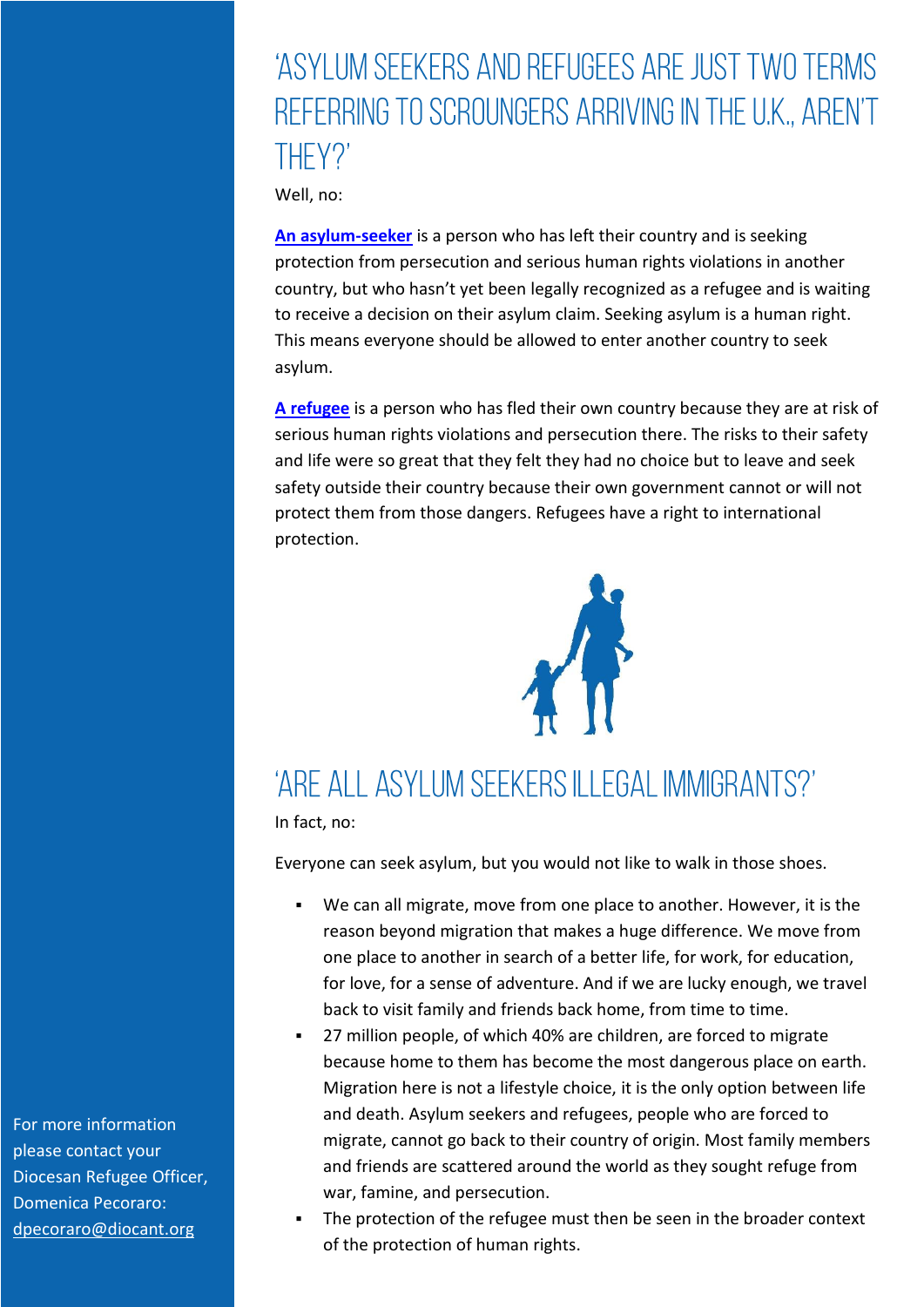- Refugees are people who have fled war, violence, conflict, or persecution and have crossed an international border to find safety in another country.
- They often have had to flee with little more than the clothes on their back, leaving behind homes, possessions, jobs and loved ones.
- Refugees are defined and protected in international law. The 1951 [Refugee Convention](https://www.unhcr.org/3b66c2aa10.html) is a key legal document and defines a refugee as:

*"someone who is unable or unwilling to return to their country of origin owing to a well-founded fear of being persecuted for reasons of race, religion, nationality, membership of a particular social group, or political opinion."*

[Learn more about refugees.](https://www.unhcr.org/refugees.html)

# 'WHY ARE THEY ALL COMING TO THE U.K. WHEN WE ARE A SMALL ISLAND AFTER ALL?'

Well, as a matter of fact, 85% of Refugees are hosted in developing countries:

■ 73% hosted in neighbouring countries:

| TURKEY | COLOMBIA | PAKISTAN | UGANDA | <b>GERMANY</b> |
|--------|----------|----------|--------|----------------|
| .6M    | .8M      | 4M       | 4M     | .5M            |

▪ The U.K. is home to approx. 1% of the 29.6 million refugees, and forcibly **displaced people across the world.** The U.K. offered protection – in the form of asylum, humanitarian protection, alternative forms of leave and resettlement – to 16,952 people in year ending June 2020.

## 'ASYLUM SEEKERS COME FROM SAFE COUNTRIES, ANYWAY, DON'T THEY?'

Well, no...68% of refugees come from just 5 countries, none of which you can safely live in:

| <b>SYRIA</b> |    | VENEZUELA   AFGHANISTAN   SOUTH SUDAN |    | MYANMAR |
|--------------|----|---------------------------------------|----|---------|
|              | 7M | 'N                                    | 2M | 5M      |

#### **40% of refugees across the world are children**

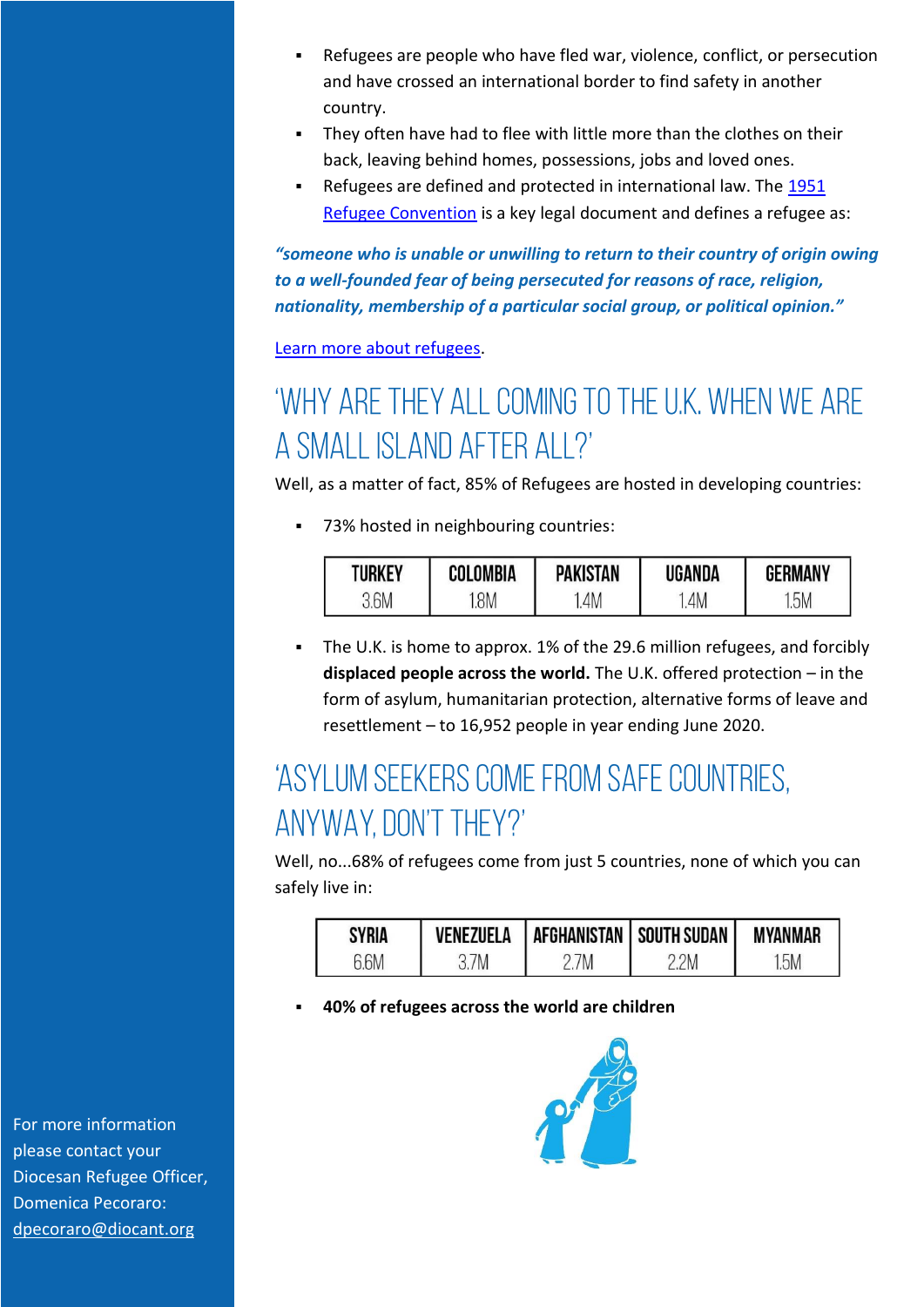## 'ISN'T IT TRUE THAT PEOPLE WHO SEEK ASYLUM IN THE U.K. ARE UNQUALIFIED AND COME HERE TO SCROUNGE FROM OUR WELFARE STATE?'

Well, here are the facts:

- [About 1,200 medically qualified refugees](https://www.refugeecouncil.org.uk/information/refugee-asylum-facts/top-10-facts-about-refugees-and-people-seeking-asylum/) are recorded on the British Medical Association's database.
- Almost all asylum seekers are not allowed to work and are forced to rely on state support – this can be as little as £5 a day to live on
- Most asylum seekers are living in poverty and experience poor health and hunger. Many families are not able to pay for the basics such as clothing, powdered milk, and nappies
- Asylum seeking women who are destitute are vulnerable to violence in the U.K..

# 'WHY DON'T THEY SEEK ASYLUM IN ANOTHER COUNTRY BEFORE COMING TO THE U.K.?'

There is nothing in international law to say that refugees must claim asylum in the first country they reach. A European regulation allows a country such as the U.K. to return an adult asylum seeker to the first European country they reached. This means that countries on the edge of Europe have responsibility for a lot more asylum seekers than others. Some of the countries through which people travel to get to Europe are unsafe for some. Many have not signed the Refugee Convention, meaning that people who remain there will not get international protection and be able to rebuild their lives.

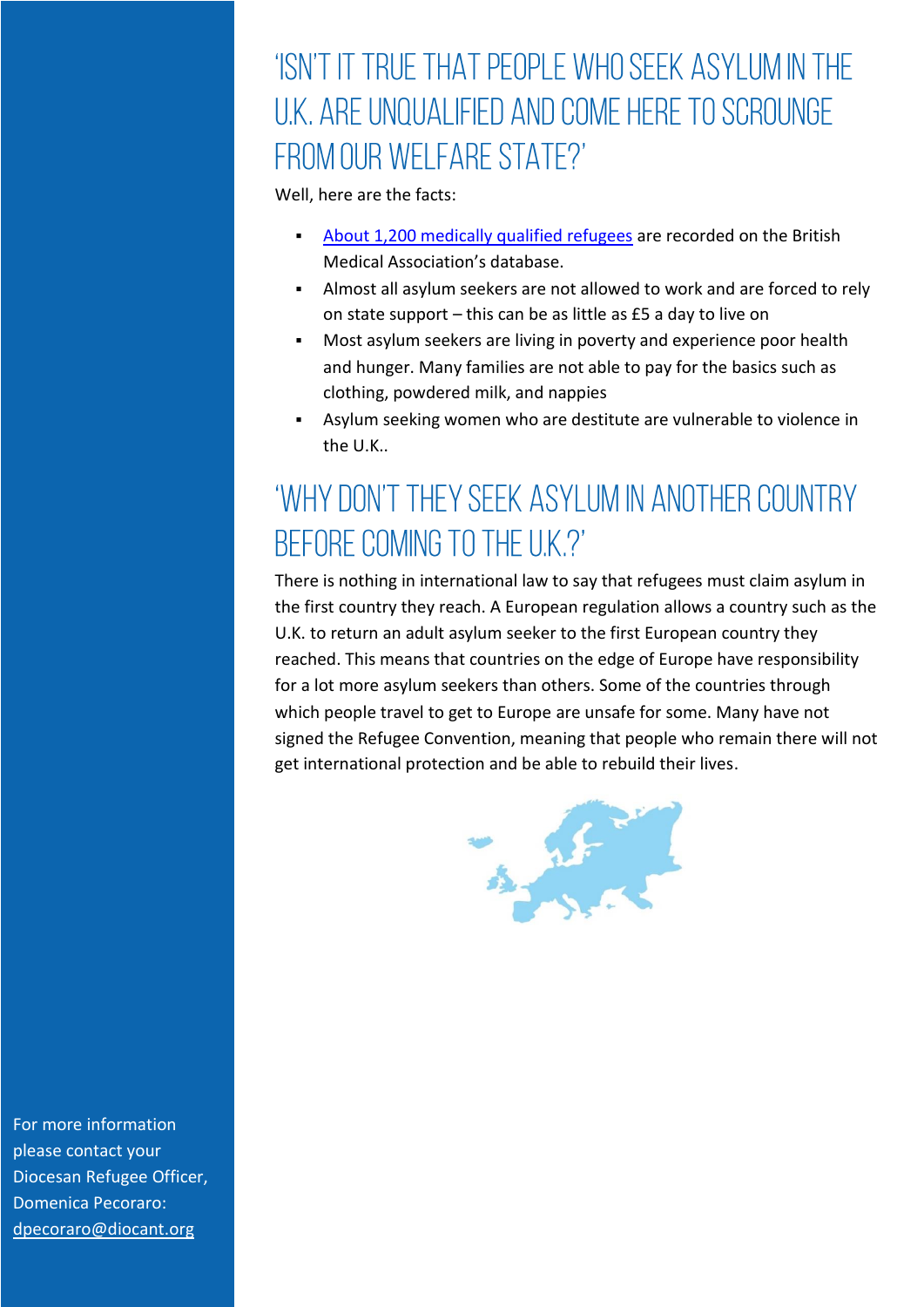## 'ISN'T IT JUST TOO EASY TO SEEK ASYLUM IN THE U.K., AND THAT'S WHY PEOPLE ARE FLOODING IN?'

- Contrary to general misconception, the U.K. offered protection in the form of asylum, humanitarian protection, alternative forms of leave and resettlement – to 16,952 people in year ending June 2020, 8% lower than the previous year. This included 3,560 people provided protection under resettlement schemes, mainly Syrian nationals.
- 53% of decisions made in the year ending June 2020 resulted in a grant of asylum or other form of protection
- Since 2005 most people recognised as refugees are only given permission to stay in the U.K. for five years. This makes it difficult for them to make decisions about their future, to find work and make definite plans for their life in the U.K..

# 'ANYWAY, DOESN'T THE EU REFUGEE CHARTER END WITH BREXIT ON 1 JANUARY 2021?'

In fact, not. The convention the U.K. follows is a UN one. The United Nations Refugee Agency issues the 1951 Refugee Convention and its 1967 Protocol are still the key legal documents, which assert that a refugee should not be returned to a country where they face serious threats to their life or freedom. This is now considered a rule of customary international law.

The United Nations High Commissioner for Refugees (UNHCR) serves as the 'guardian' of the 1951 Convention and its 1967 Protocol. According to the legislation, States are expected to cooperate with us in ensuring that the rights of refugees are respected and protected. More information and documents can be found here:<https://www.unhcr.org/uk/1951-refugee-convention.html>

## 'DON'T ALL ASYLUM SEEKERS AND REFUGEES GET LARGE **HANDOUTS FROM THE STATE?'**

No.

- People seeking asylum are often living on Home Office support equivalent to just over £5 per day.
- Most asylum seekers are not allowed to work in the U.K.
- Refugees can work, and often contribute significantly to the U.K. economy